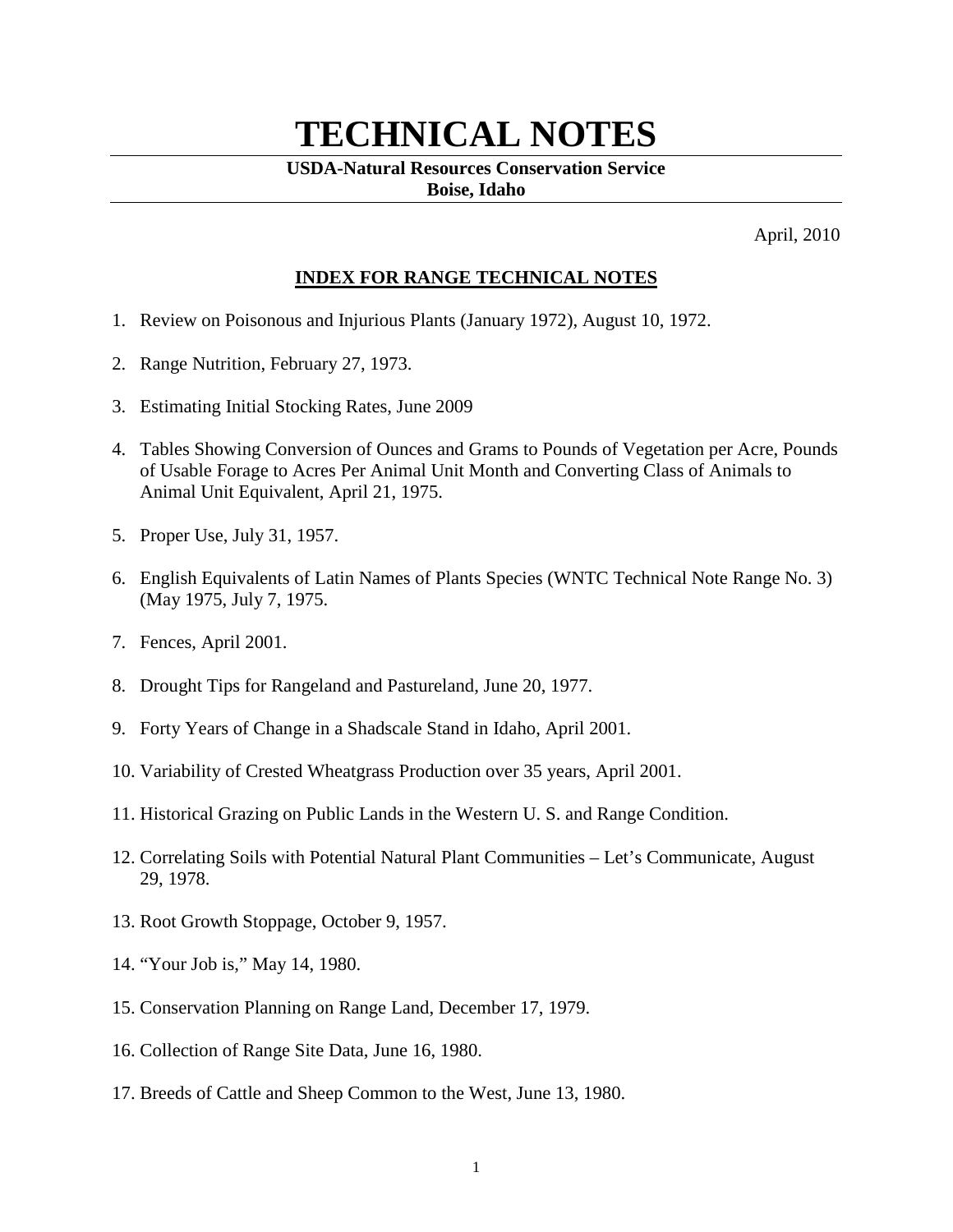18. Sagebrush Seedling Production as Related to Time of Mechanical Eradication, February 3, 1958.

19.

- 20. Sagebrush Palatability Study, November 1981.
- 21. Food Reserves Stored in Roots and Lower Seedstalks of Bluebunch Wheatgrass, February 3, 1959.

## 22.

- 23. Vegetative and Reproductive Growth of Bluebunch Wheatgrass, July 1, 1982.
- 24. Anti-Quality Factors in Rangeland and Pastureland Forages, July 2001.
- 25. Interpreting Indicators of Rangeland Health (version 4), 2005.
- 26. Tips in Gaining Acceptance and Building Good Working Relationships with Ranchers and Livestock Farmers, Rev. 1, July 23, 1969.
- 27. Effect of 2,4-D on Forbs and Shrubs Associated with Big Sagebrush, February 6, 1959.
- 28. Plans for Constructing Small Portable Exclosures, February 25, 1983.
- 29. Survival and Vigor of Bluebunch Wheatgrass, April 1985.

### 30.

- 31. Foraging Behavior: Managing to Survive in a World of Change, April 2005.
- 32. Prescribed Burning Tips and Guidelines, April 1986.
- 33. Sampling Procedure Most Commonly Used in Evaluating Range Trend by a Frequency Method, February 5, 1987.
- 34. Plant Vigor Criteria, April 1960 (Rev. 1), January 5, 1987.
- 35. Methods for Determining the Crown Canopy of Shrubs and Trees, January 27, 1987.
- 36. Understanding Grass Growth: The Key to Profitable Livestock Production, 1985.

37.

38. Profitable Grazing-Based Dairy Systems, May 2007.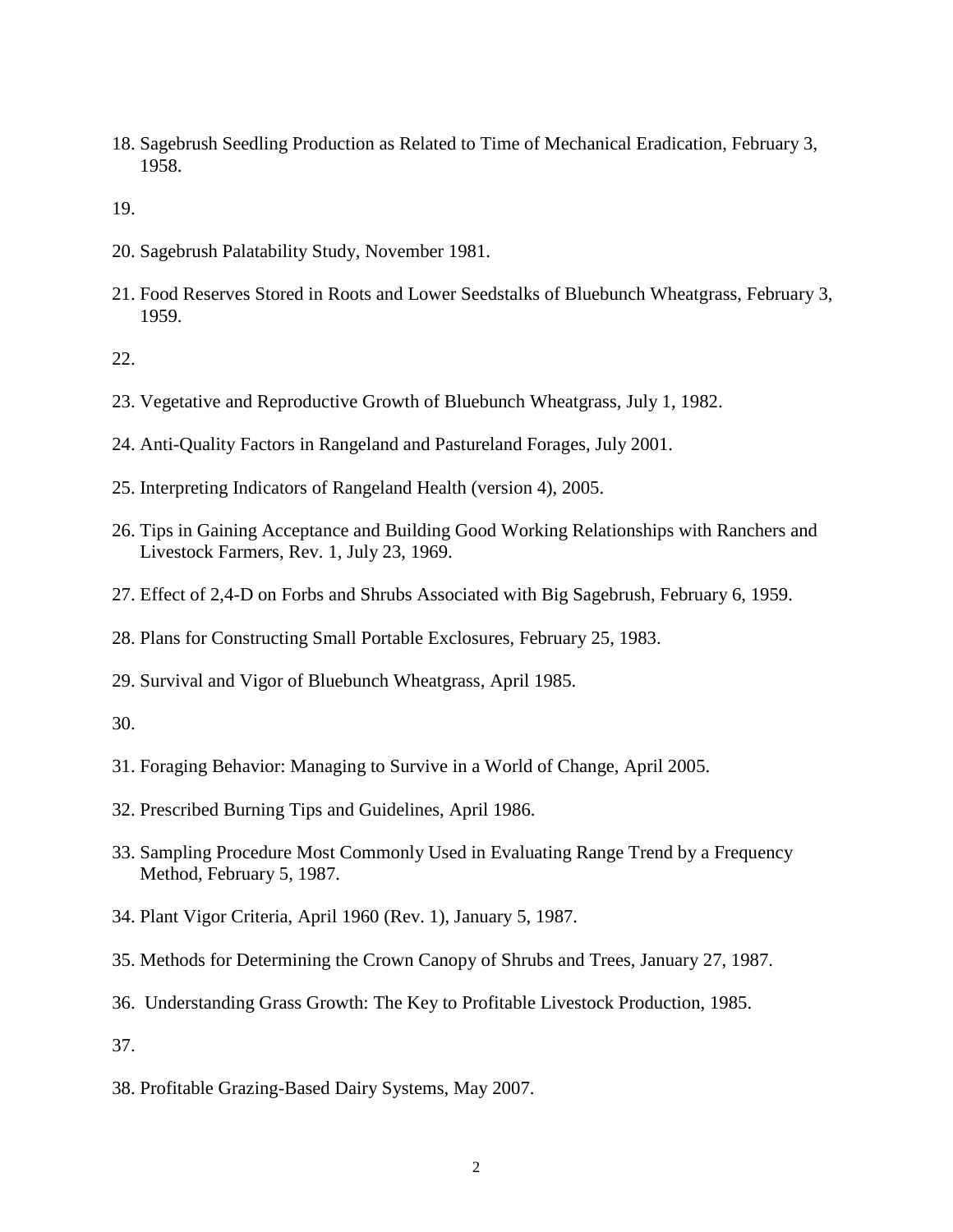39. Water Intake Rates of Cattle, April 1962.

40.

41.

42.

43.

44. Grass Tetany, Rev. April 10, 1974.

45.

46.

47.

48.

- 49. Composition of Forage in Diets of Yearling Steers in Northwestern Colorado, March 13, 1968.
- 50. Heavy Stocking Lowers Livestock Production on Range, March 13, 1968.
- 51. Chemical Control of Fringed Sagewort and Broom Snakeweed, March 13, 1968.

52.

- 53. Effects of Frequent Clippings at Different Stubble Heights on Western Wheatgrass (Agropynon Smithii, Rydb.), March 21, 1968.
- 54. The Influence of Slope Gradient, Distance from Water and Other Factors on Livestock Distribution on National Forest Cattle Allotments of the Intermountain Region, March 22, 1968.

55.

56.

57.

58.

59.